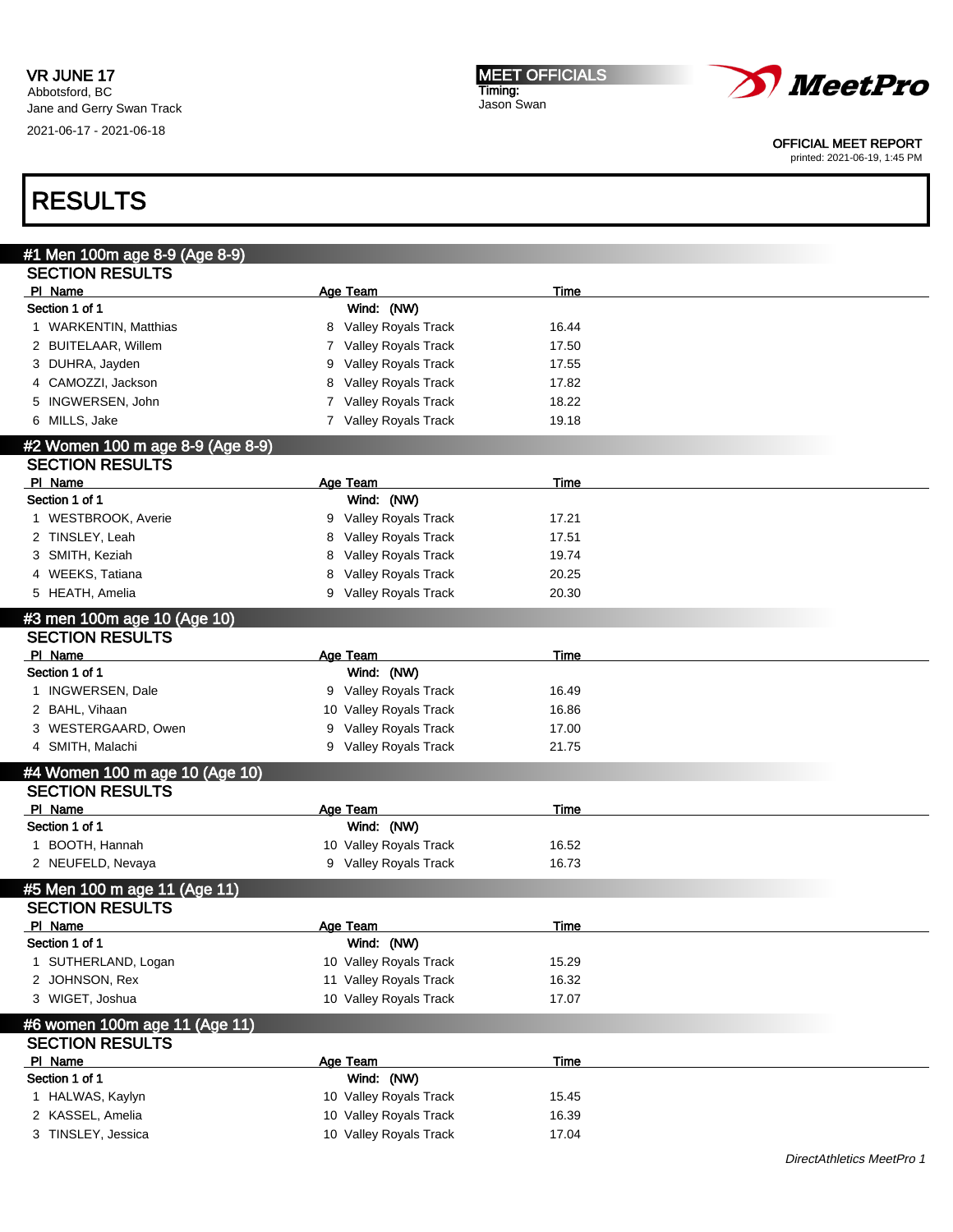Jane and Gerry Swan Track 2021-06-17 - 2021-06-18

MEET OFFICIALS Timing: Jason Swan



OFFICIAL MEET REPORT

printed: 2021-06-19, 1:45 PM

| #6 women 100m age 11 (Age 11) (cont'd)<br>PI Name | <b>Age Team</b>        | <b>Time</b> |  |
|---------------------------------------------------|------------------------|-------------|--|
| 4 HEATH, Ellie                                    | 11 Valley Royals Track | 17.44       |  |
| 5 AL-IMAMI, Nadia                                 | 10 Valley Royals Track | 17.77       |  |
| #7 Men 100 m U14 (U14 (12-13))                    |                        |             |  |
| <b>SECTION RESULTS</b>                            |                        |             |  |
| PI Name                                           | <b>Age Team</b>        | <b>Time</b> |  |
| Section 1 of 2                                    | Wind: (NW)             |             |  |
| 1 FRANSON, Charlie                                | 12 Valley Royals Track | 13.51       |  |
| 2 SVELANDER, Santos                               | 13 Valley Royals Track | 14.07       |  |
| 3 TURNER, Owen                                    | 13 Valley Royals Track | 14.52       |  |
| 4 KASSEL, Jonah                                   | 13 Valley Royals Track | 14.84       |  |
| 5 GAUDET, Elijah                                  | 11 Valley Royals Track | 15.77       |  |
| Section 2 of 2                                    | Wind: (NW)             |             |  |
| 1 BOOTH, Evan                                     | 13 Valley Royals Track | 13.79       |  |
| 2 SUTTON, Damian                                  | 12 Valley Royals Track | 15.12       |  |
| 3 MILLS, Caleb                                    | 11 Valley Royals Track | 15.38       |  |
| 4 BOOTH, Jesse                                    | 11 Valley Royals Track | 16.80       |  |
| 5 DHATT, Anoop                                    | 13 Valley Royals Track | 18.39       |  |
| #8 Women 100 m U14 (U14 (12-13))                  |                        |             |  |
| <b>SECTION RESULTS</b>                            |                        |             |  |
| PI Name                                           | Age Team               | <b>Time</b> |  |
| Section 1 of 1                                    | Wind: $(-0.3)$         |             |  |
| 1 TINSLEY, Emily                                  | 13 Valley Royals Track | 14.52       |  |
| 2 BUITELAAR, Adrianna                             | 12 Valley Royals Track | 14.62       |  |
| 3 HATFIELD, Sophie                                | 12 Valley Royals Track | 14.71       |  |
| 4 MANDIGO, Lillian                                | 11 Valley Royals Track | 15.11       |  |
| 5 JOHNSON DOMINGUEZ, Brianna                      | 11 Valley Royals Track | 16.90       |  |
| 6 SVELANDER, Raquel                               | 11 Valley Royals Track | 17.83       |  |
| #13 Men 100 m U20+ (multiage)                     |                        |             |  |
| <b>SECTION RESULTS</b>                            |                        |             |  |
| PI Name                                           | <b>Age Team</b>        | <u>Time</u> |  |
| Section 1 of 1                                    | Wind: (+1.6)           |             |  |
| 1 CARSIENCE, Joshua                               | 18 Valley Royals Track | 11.80       |  |
| 2 MURRAY, David                                   | 23 Valley Royals Track | 12.45       |  |
| #18 Women 100 m 22+ (multiage)                    |                        |             |  |
| <b>SECTION RESULTS</b>                            |                        |             |  |
| PI Name                                           | Age Team               | <u>Time</u> |  |
| Section 1 of 1                                    | Wind: (+0.2)           |             |  |
| 1 MUSONGE, Sanaa                                  | 14 Valley Royals Track | 13.78       |  |
| 2 BAMARA, Sydney                                  | 22 Valley Royals Track | 13.95       |  |
| 3 BELWAY, Aya                                     | 14 Valley Royals Track | 14.05       |  |
| 4 CUSTODIO, Emerline                              | 17 Valley Royals Track | 14.66       |  |
| 5 MALHI, Parvina                                  | 15 Valley Royals Track | 14.88       |  |
| 6 SUMMERS, Judy                                   | 57 Valley Royals Track | 15.52       |  |
| 6 FOSTER, Lindsay                                 | 15 Valley Royals Track | 15.52       |  |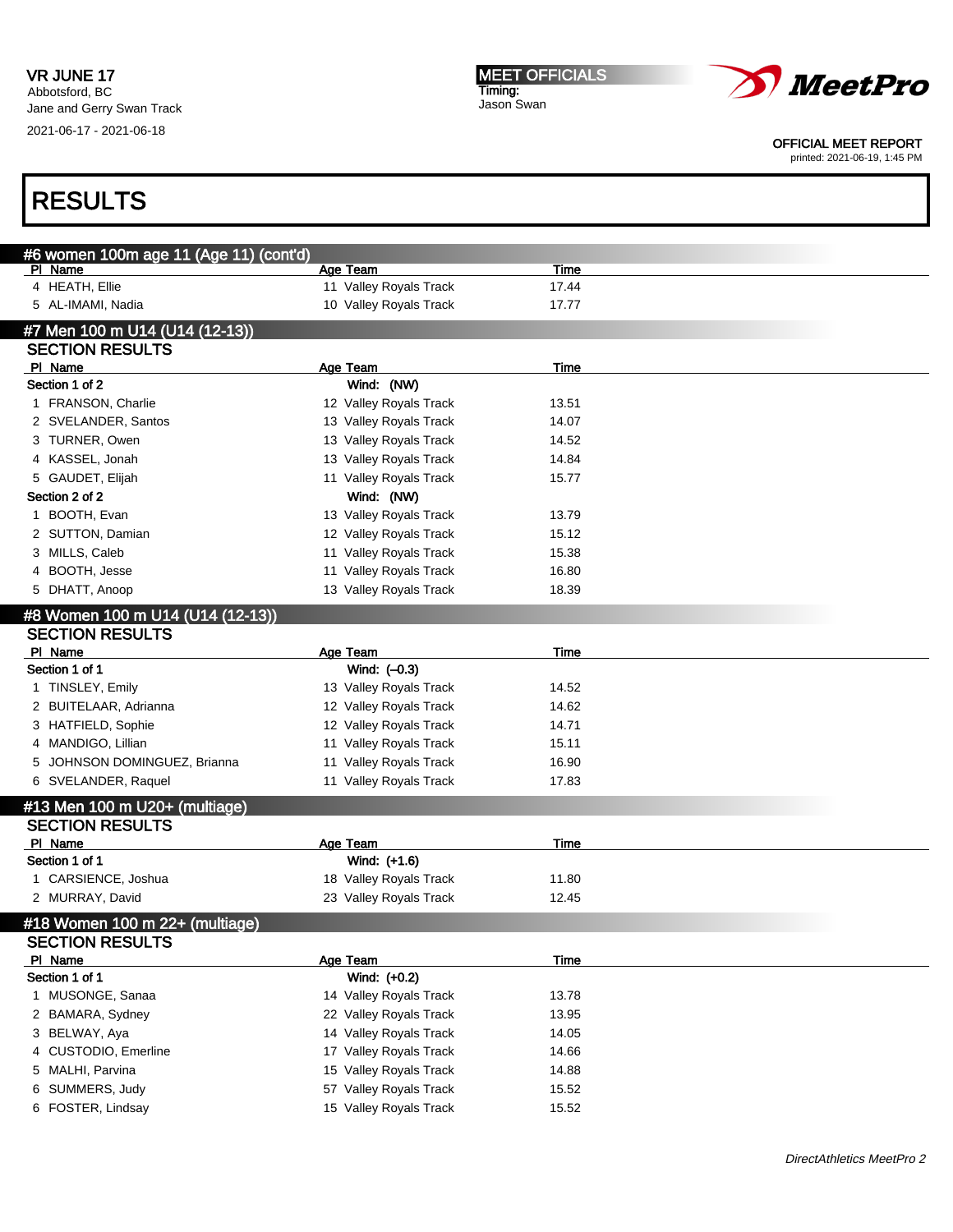### VR JUNE 17

Abbotsford, BC Jane and Gerry Swan Track 2021-06-17 - 2021-06-18

MEET OFFICIALS Timing: Jason Swan



#### OFFICIAL MEET REPORT

printed: 2021-06-19, 1:45 PM

| #21 men 60 m hurdles age 8-9 (Age 8-9)                             |                        |             |
|--------------------------------------------------------------------|------------------------|-------------|
| <b>SECTION RESULTS</b>                                             |                        |             |
| PI Name                                                            | Age Team               | <b>Time</b> |
| Section 1 of 3                                                     | Wind: (NW)             |             |
| 1 CAMOZZI, Jackson                                                 | 8 Valley Royals Track  | 13.64       |
| 2 MILLS, Jake                                                      | 7 Valley Royals Track  | 15.91       |
| Section 2 of 3                                                     | Wind: (NW)             |             |
| 1 DUHRA, Jayden                                                    | 9 Valley Royals Track  | 13.48       |
| 2 WARKENTIN, Matthias                                              | 8 Valley Royals Track  | 13.54       |
| Section 3 of 3                                                     | Wind: (NW)             |             |
| 1 BUITELAAR, Willem                                                | 7 Valley Royals Track  | 14.51       |
| 2 INGWERSEN, John                                                  | 7 Valley Royals Track  | 14.57       |
|                                                                    |                        |             |
| #22 Women 60 m hurdles age 8-9 (Age 8-9)<br><b>SECTION RESULTS</b> |                        |             |
| PI Name                                                            | Age Team               | <u>Time</u> |
| Section 1 of 1                                                     | Wind: (NW)             |             |
| 1 WEEKS, Tatiana                                                   | 8 Valley Royals Track  | 17.97       |
|                                                                    |                        |             |
| #23 men 60 m hurdles age 10 (Age 10)                               |                        |             |
| <b>SECTION RESULTS</b>                                             |                        |             |
| PI Name                                                            | <b>Age Team</b>        | <b>Time</b> |
| Section 1 of 2                                                     | Wind: (NW)             |             |
| 1 INGWERSEN, Dale                                                  | 9 Valley Royals Track  | 13.49       |
| 2 WESTERGAARD, Owen                                                | 9 Valley Royals Track  | 14.23       |
| Section 2 of 2                                                     | Wind: (NW)             |             |
| 1 BAHL, Vihaan                                                     | 10 Valley Royals Track | 15.61       |
| #24 Women 60 m hurdles age 10 (Age 10)                             |                        |             |
| <b>SECTION RESULTS</b>                                             |                        |             |
| PI Name                                                            | Age Team               | <u>Time</u> |
| Section 1 of 1                                                     | Wind: (NW)             |             |
| 1 NEUFELD, Nevaya                                                  | 9 Valley Royals Track  | 16.84       |
|                                                                    |                        |             |
| #25 men 60 m hurdles age 11 (Age 11)<br><b>SECTION RESULTS</b>     |                        |             |
| PI Name                                                            | Age Team               | <b>Time</b> |
| Section 1 of 2                                                     | Wind: (NW)             |             |
| 1 JOHNSON, Rex                                                     | 11 Valley Royals Track | 13.78       |
| 2 BROWN, Damien                                                    | 11 Valley Royals Track | 13.99       |
| Section 2 of 2                                                     | Wind: (NW)             |             |
| 1 WIGET, Joshua                                                    | 10 Valley Royals Track |             |
|                                                                    |                        | 13.20       |
| #26 Women 60 m hurdles age 11 (Age 11)                             |                        |             |
| <b>SECTION RESULTS</b>                                             |                        |             |
| PI Name                                                            | Age Team               | <b>Time</b> |
| Section 1 of 1                                                     | Wind: (NW)             |             |
| 1 HEATH, Ellie                                                     | 11 Valley Royals Track | 14.20       |
| #27 men 80 m hurdles U14 (U14 (12-13))                             |                        |             |
| <b>SECTION RESULTS</b>                                             |                        |             |
| PI Name                                                            | <b>Age Team</b>        | <b>Time</b> |
| Section 1 of 4                                                     | Wind: (NW)             |             |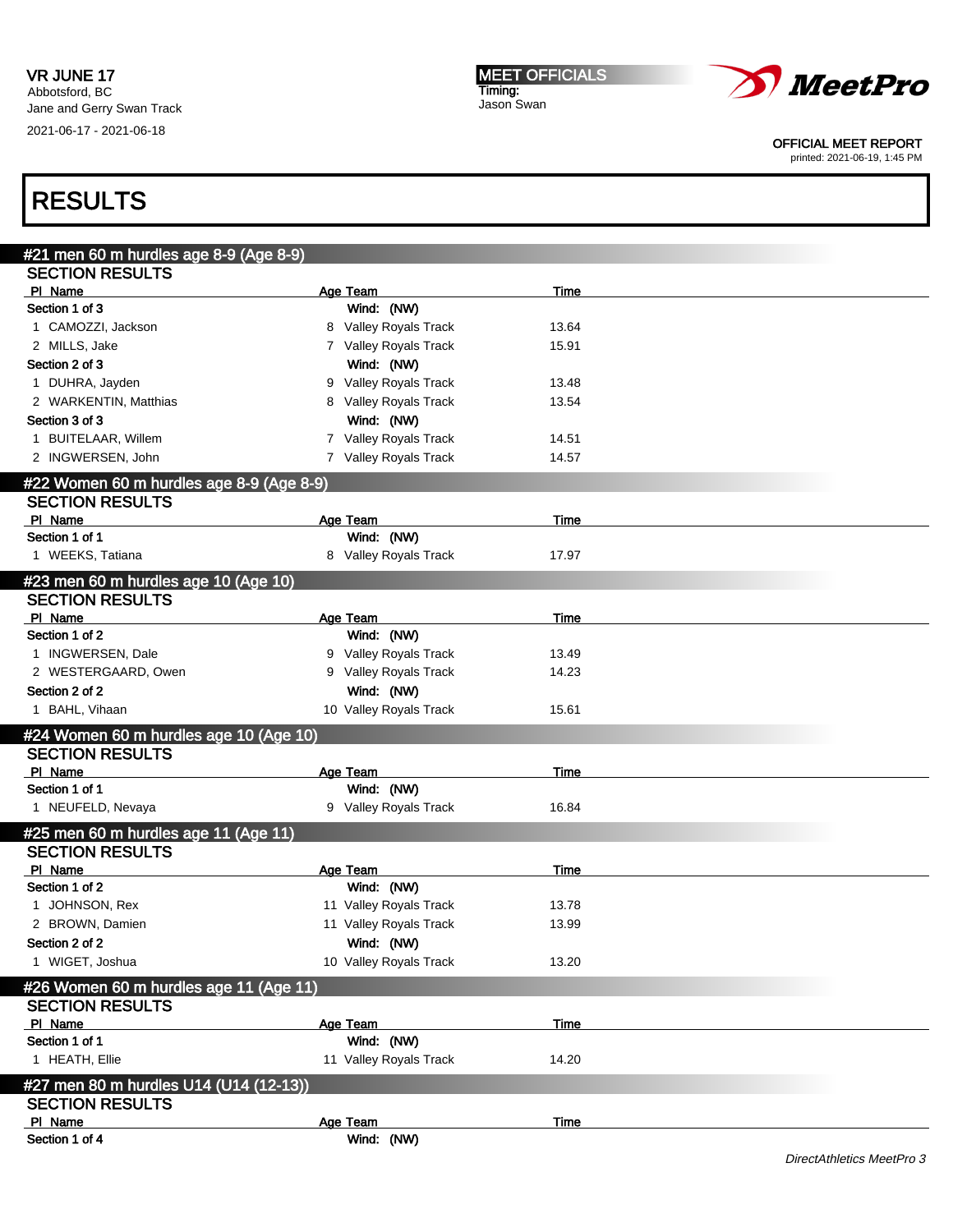

### OFFICIAL MEET REPORT

printed: 2021-06-19, 1:45 PM

| #27 men 80 m hurdles U14 (U14 (12-13)) (cont'd)            |                        |             |  |
|------------------------------------------------------------|------------------------|-------------|--|
| PI Name                                                    | Age Team               | Time        |  |
| 1 BOOTH, Jesse                                             | 11 Valley Royals Track | 17.97       |  |
| 2 BROEKHUIZEN, Hawksley                                    | 11 Valley Royals Track | 19.52       |  |
| Section 2 of 4                                             | Wind: (NW)             |             |  |
| 1 MILLS, Caleb                                             | 11 Valley Royals Track | 15.63       |  |
| 2 GAUDET, Elijah                                           | 11 Valley Royals Track | 16.52       |  |
| Section 3 of 4                                             | Wind: (NW)             |             |  |
| 1 BOOTH, Evan                                              | 13 Valley Royals Track | 14.85       |  |
| 2 DHATT, Anoop                                             | 13 Valley Royals Track | 19.12       |  |
| Section 4 of 4                                             | Wind: (NW)             |             |  |
| 1 SVELANDER, Santos                                        | 13 Valley Royals Track | 15.38       |  |
| 2 TURNER, Owen                                             | 13 Valley Royals Track | 16.63       |  |
| #28 women 80 m hurdles U14 (U14 (12-13))                   |                        |             |  |
| <b>SECTION RESULTS</b>                                     |                        |             |  |
| PI Name                                                    | Age Team               | Time        |  |
| Section 1 of 3                                             | Wind: (NW)             |             |  |
| BUITELAAR, Adrianna                                        | 12 Valley Royals Track | ΝT          |  |
| Section 2 of 3                                             | Wind: (NW)             |             |  |
| 1 INGWERSEN, Stella                                        | 11 Valley Royals Track | 18.56       |  |
| 2 JOHNSON DOMINGUEZ, Brianna                               | 11 Valley Royals Track | 19.49       |  |
| Section 3 of 3                                             | Wind: (NW)             |             |  |
| 1 KONDOLAY, Dhea                                           | 12 Valley Royals Track | 15.61       |  |
| #30 Women 100 m hurdles U18+ (multiage)                    |                        |             |  |
| <b>SECTION RESULTS</b>                                     |                        |             |  |
| PI Name                                                    | Age Team               | Time        |  |
| Section 1 of 1                                             | Wind: (-0.6)           |             |  |
| 1 PIRANI, Vanessa                                          | 16 Valley Royals Track | 16.79       |  |
| 2 FALK, Mayci                                              | 20 Valley Royals Track | 16.84       |  |
| #35 Men 110 m hurdles U20 (U20 (18-19))                    |                        |             |  |
| <b>SECTION RESULTS</b>                                     |                        |             |  |
| PI Name                                                    | Age Team               | Time        |  |
| Section 1 of 1                                             | Wind: (-0.6)           |             |  |
| 1 CARSIENCE, Joshua                                        | 18 Valley Royals Track | 16.69       |  |
| #38 Women 1500 m U18 (U18 (16-17))                         |                        |             |  |
| <b>SECTION RESULTS</b>                                     |                        |             |  |
| PI Name                                                    | Age Team               | <u>Time</u> |  |
| Section 1 of 1                                             |                        |             |  |
| 1 MAY, Halle                                               | 17 Valley Royals Track | 5:17.27     |  |
| 2 HUTCHISON, Allyssa                                       | 17 Valley Royals Track | 5:47.11     |  |
|                                                            |                        |             |  |
| #41 Men 1500 m U22 (U22 (20-21))<br><b>SECTION RESULTS</b> |                        |             |  |
| PI Name                                                    | Age Team               | <u>Time</u> |  |
| Section 1 of 1                                             |                        |             |  |
| 1 THOMSON, Andrew                                          | 20 Valley Royals Track | 4:07.05     |  |
| 2 JOHNSTON, Reid                                           | 19 Valley Royals Track | 4:19.43     |  |
|                                                            |                        |             |  |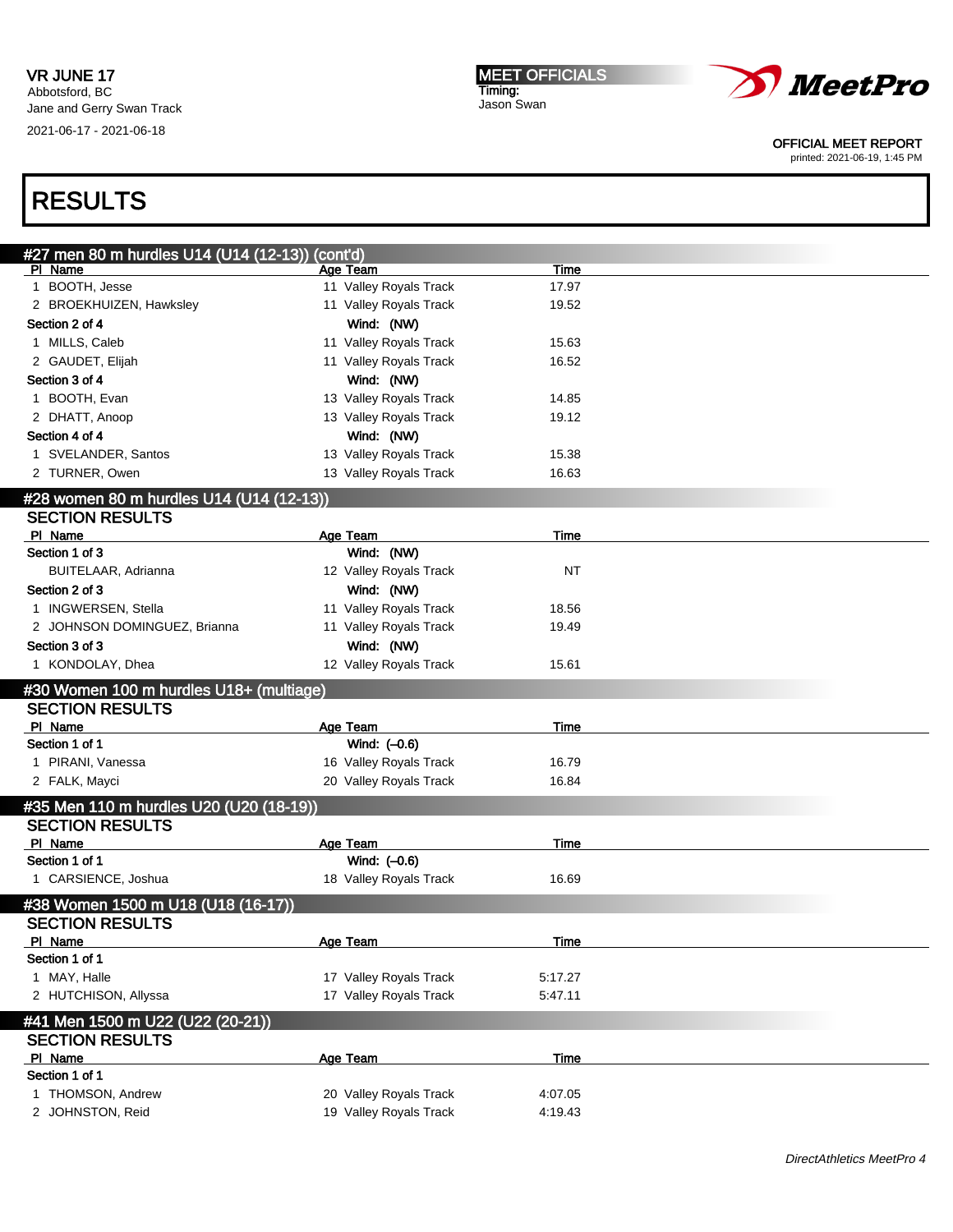MEET OFFICIALS Timing: Jason Swan



#### OFFICIAL MEET REPORT

printed: 2021-06-19, 1:45 PM

| #43 men 1200 m U14 (U14 (12-13))        |                          |             |  |
|-----------------------------------------|--------------------------|-------------|--|
| <b>SECTION RESULTS</b>                  |                          |             |  |
| PI Name                                 | <b>Age Team</b>          | <b>Time</b> |  |
| Section 1 of 1                          |                          |             |  |
| 1 SIMMONDS, Riley                       | 12 Valley Royals Track   | 3:49.79     |  |
| 2 SUTTON, Damian                        | 12 Valley Royals Track   | 4:04.85     |  |
| 3 KASSEL, Jonah                         | 13 Valley Royals Track   | 4:15.22     |  |
| 4 GAUDET, Elijah                        | 11 Valley Royals Track   | 4:16.09     |  |
| 5 STEIGER, William                      | 12 Valley Royals Track   | 4:16.21     |  |
| 6 VANDERHEIDE, Easton                   | 11 Valley Royals Track   | 4:47.45     |  |
| 7 BROEKHUIZEN, Hawksley                 | 11 Valley Royals Track   | 4:48.96     |  |
|                                         |                          |             |  |
| #44 women 1200 m U14+ (multiage)        |                          |             |  |
| <b>SECTION RESULTS</b>                  |                          |             |  |
| PI Name<br>Section 1 of 1               | Age Team                 | Time        |  |
|                                         |                          |             |  |
| 1 BUITELAAR, Adrianna                   | 12 Valley Royals Track   | 4:06.24     |  |
| 2 UNGER, Zoe                            | 14 Valley Royals Track   | 4:20.93     |  |
| 3 HALWAS, Jasmine                       | 12 Valley Royals Track   | 4:26.95     |  |
| #45 men 1200 m U16 (U16(14-15))         |                          |             |  |
| <b>SECTION RESULTS</b>                  |                          |             |  |
| PI Name                                 | <b>Age Team</b>          | Time        |  |
| Section 1 of 1                          |                          |             |  |
| 1 NAKANISHI, Arata                      | 13 Valley Royals Track   | 3:39.96     |  |
| 2 WASSENAAR, Arie                       | 14 Valley Royals Track   | 3:40.43     |  |
| 3 VAN SCHAGEN, Will                     | 14 Valley Royals Track   | 3:44.84     |  |
| 4 STEIGER, Tristan                      | 13 Valley Royals Track   | 3:51.09     |  |
| 5 RASQUINHA, Samuel                     | 14 Valley Royals Track   | 4:20.94     |  |
| #50 women 1000 m age 8-11 (multiage JD) |                          |             |  |
| <b>SECTION RESULTS</b>                  |                          |             |  |
| PI Name                                 | <b>Age Team</b>          | <b>Time</b> |  |
| Section 1 of 1                          |                          |             |  |
| 1 WEEKS, Tatiana                        | 8 Valley Royals Track    | 5:18.06     |  |
|                                         |                          |             |  |
| #51 men 1000 m age 8-11 (multiage JD)   |                          |             |  |
| <b>SECTION RESULTS</b>                  |                          |             |  |
| PI Name<br>Section 1 of 1               | Age Team                 | Time        |  |
|                                         |                          |             |  |
| JOHNSON, Rex<br>1                       | 11 Valley Royals Track   | 3:40.26     |  |
| 2 INGWERSEN, Dale                       | Valley Royals Track<br>9 | 3:52.98     |  |
| 3 CAMOZZI, Jackson                      | Valley Royals Track<br>8 | 4:08.03     |  |
| 4 INGWERSEN, John                       | Valley Royals Track<br>7 | 4:15.59     |  |
| 5 DUHRA, Jayden                         | Valley Royals Track<br>9 | 4:31.32     |  |
| 6 BUITELAAR, Willem                     | 7 Valley Royals Track    | 4:40.33     |  |
| #54 women 200 m age 10 (Age 10)         |                          |             |  |
| <b>SECTION RESULTS</b>                  |                          |             |  |
| PI Name                                 | Age Team                 | <b>Time</b> |  |
| Section 1 of 1                          | Wind: (NW)               |             |  |
| 1 BOOTH, Hannah                         | 10 Valley Royals Track   | 39.45       |  |
|                                         |                          |             |  |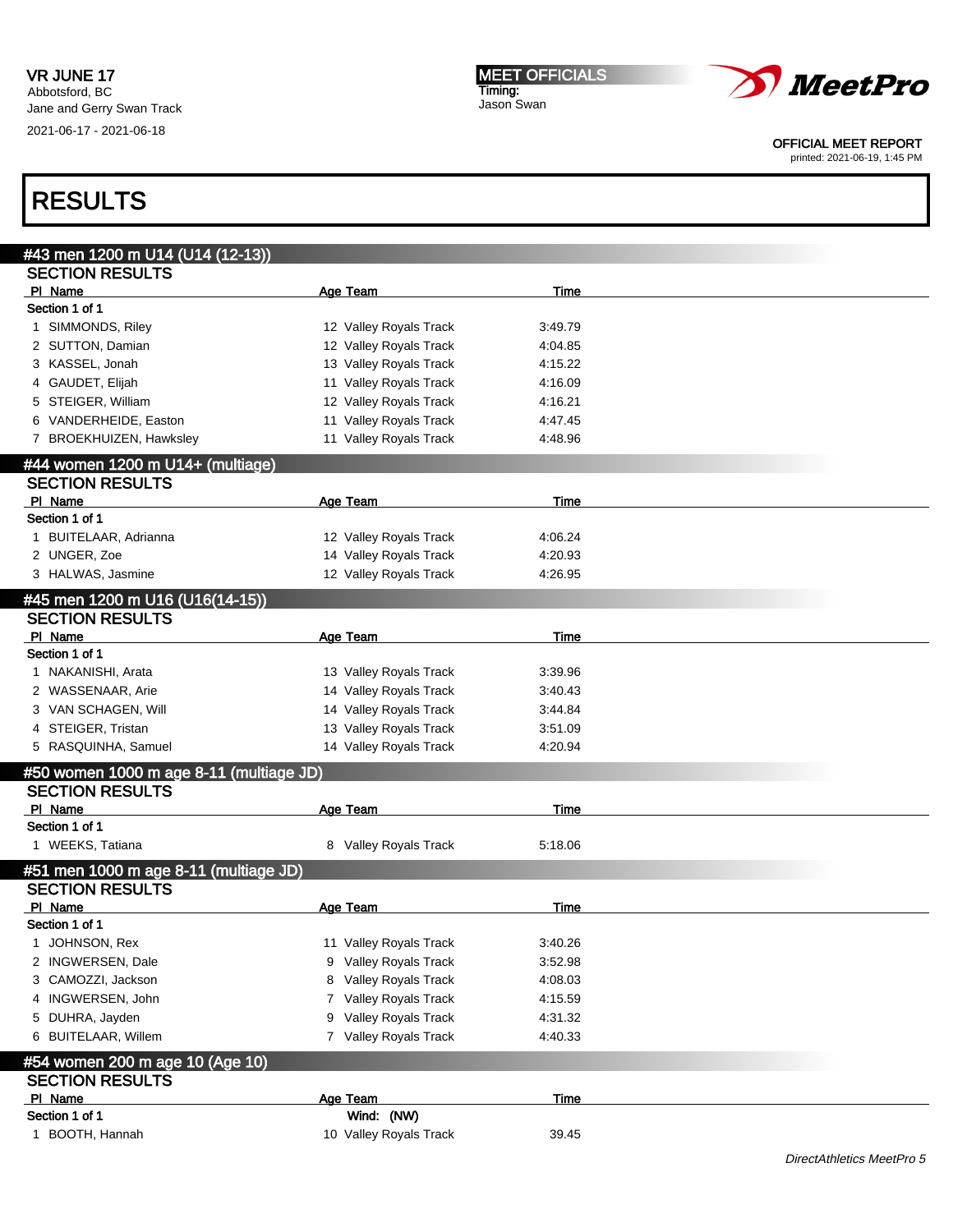

OFFICIAL MEET REPORT

printed: 2021-06-19, 1:45 PM

### #55 men 200 m age 10 and 11 (multiage JD) SECTION RESULTS **Pl Name** Time **Age Team** Age Team Time Section 1 of 1 Wind: (NW) 1 JOHNSON, Rex 11 Valley Royals Track 36.14 2 WESTERGAARD, Owen 9 Valley Royals Track 37.94 3 WIGET, Joshua 10 Valley Royals Track 38.82 #56 women 200 m age 11 (Age 11) SECTION RESULTS Pl Name Time Age Team Age Team Time Section 1 of 1 Wind: (NW) 1 HALWAS, Kaylyn 10 Valley Royals Track 32.54 2 KASSEL, Amelia 10 Valley Royals Track 33.45 #57 men 200 m U14 (U14 (12-13)) SECTION RESULTS PI Name **Age Team Age Team** Age Team Time Section 1 of 2 Wind: (NW) 1 FRANSON, Charlie 12 Valley Royals Track 28.41 2 SUTTON, Damian 12 Valley Royals Track 30.86 3 KASSEL, Jonah 13 Valley Royals Track 32.37 4 BOOTH, Jesse 26.58 Section 2 of 2 Wind: (NW) 1 BOOTH, Evan 13 Valley Royals Track 28.50 2 MILLS, Caleb 11 Valley Royals Track 32.20 3 VANDERHEIDE, Easton 11 Valley Royals Track 36.57 #58 women 200 m U14 (U14 (12-13)) SECTION RESULTS Pl Name Time Age Team Age Team Time Section 1 of 1 Wind: (NW) 1 BUITELAAR, Adrianna 12 Valley Royals Track 29.98 2 HALWAS, Jasmine 12 Valley Royals Track 30.30 3 HATFIELD, Sophie 12 Valley Royals Track 30.55 4 MANDIGO, Lillian 11 Valley Royals Track 31.35 5 TINSLEY, Emily 13 Valley Royals Track 31.43 6 SANDHU, Gurpartap 13 Valley Royals Track 31.85 #59 men 200 m U16 (U16(14-15)) SECTION RESULTS PI Name Team Age Team Age Team Time Section 1 of 1 Wind:  $(-1.4)$ 1 VAN SCHAGEN, Will 14 Valley Royals Track 26.25 #60 Women 200 m U16 (U16(14-15)) SECTION RESULTS **Pl Name** Time **Age Team** Age Team Time Section 1 of 1 Wind:  $(-0.3)$ 1 MUSONGE, Sanaa 14 Valley Royals Track 29.40 2 BELWAY, Aya 14 Valley Royals Track 29.50 3 FOSTER, Lindsay 15 Valley Royals Track 31.41 RESULTS